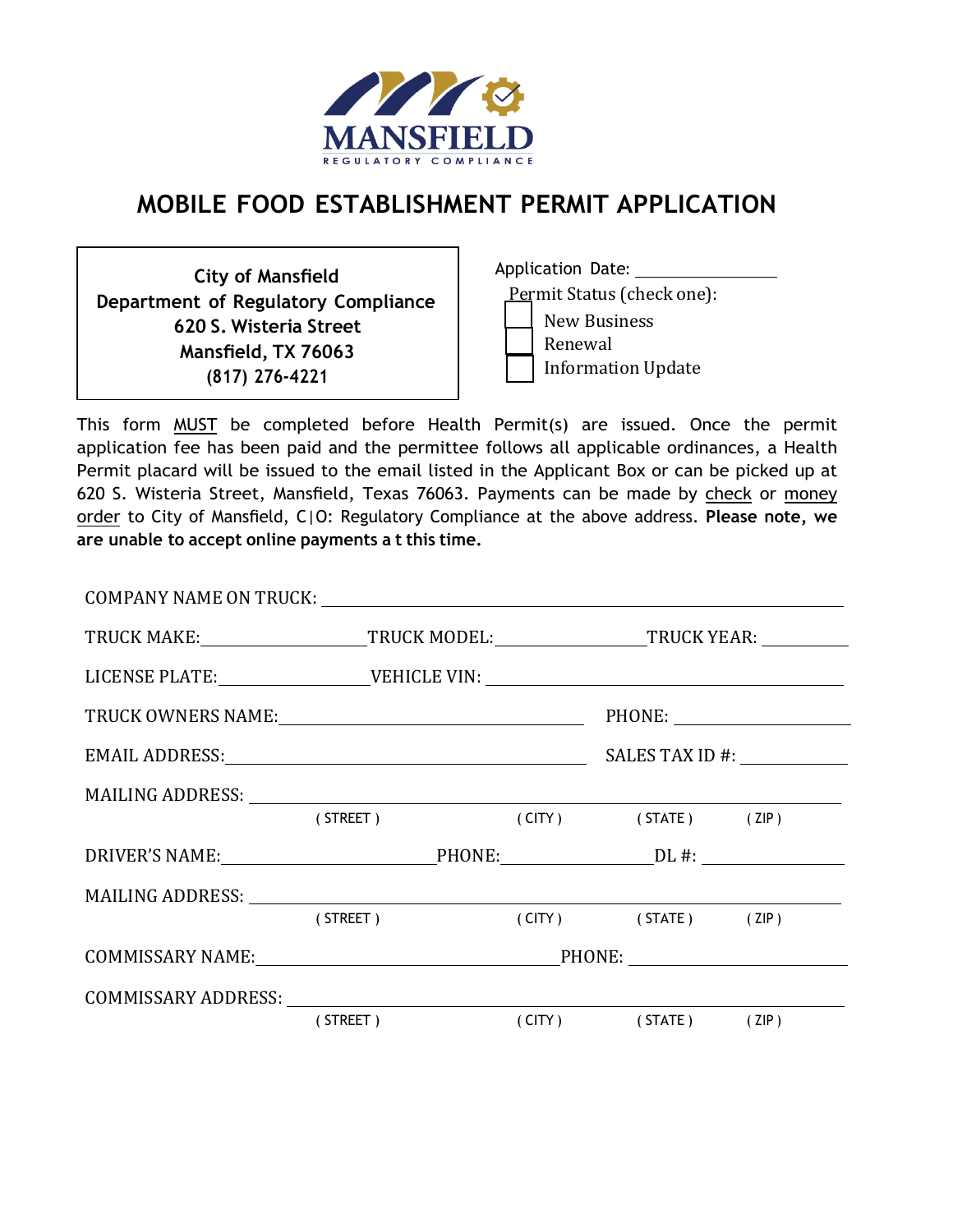#### **YOU MUST ATTACH A COPY OF THE COMMISSARY APPROVAL FORM WITH THIS APPLICATION. VEHICLES MUST RETURN TO A CENTRAL PREPARATION FACILITY FOR SUPPLIES, CLEANING AND SERVICING.**

- I attest that the information provided above is true and accurate. I agree to comply with the City of Mansfield rules and regulations and understand thatailure to do so may result in revocation or suspension of the permit.
- The permit is effective for one year from the date of issuance unless sooner revoked for a cause.
- The permit is not transferable, and the permit fees are non-refundable.
- **Food trucks/trailers with cooking equipment that produce grease-laden vapors must be protected by an approved automatic fire extinguishing system.**

| <b>Applicant Name (Printed)</b> | Signature | Date |
|---------------------------------|-----------|------|

\*\*\*IMPORTANT NOTE: A COMPLETE AND CURRENT VENDING ITINERARY MUST BE SUBMITTED AT THE TIME OF APPLICATION. NO PERMIT WILL BE ISSUED WITHOUT THIS INFORMATION. PLEASE INCLUDE ALL MANSFIELD VENDING LOCATIONS. ANY CHANGES IN THE ITINERARY SHALL BE REPORTED WITHIN 3 DAYS OF SUCH CHANGE. FAILURE TO MAINTAIN A CURRENT SCHEDULE OF VENDING STOPS MAY RESULT IN PERMIT SUSPENSION.

| <b>FOR OFFICE USE ONLY</b>                                                       |                             |           |
|----------------------------------------------------------------------------------|-----------------------------|-----------|
| Received by Action                                                               | Date Received               | Mail      |
|                                                                                  | $\prime$                    | On-site   |
| Taken or Required                                                                |                             |           |
|                                                                                  |                             |           |
| Signature                                                                        | <b>Date Action Complete</b> |           |
|                                                                                  | $\prime$<br>$\prime$        |           |
| FEE SCHEDULE FOR ANNUAL PERMITS:<br>Hot Truck, Cold Truck, Ice Cream Mobile Unit | Check #                     | Receipt # |
| \$300<br>SPECIAL EVENT PERMIT<br>Mobile Unit \$60                                | Amount                      |           |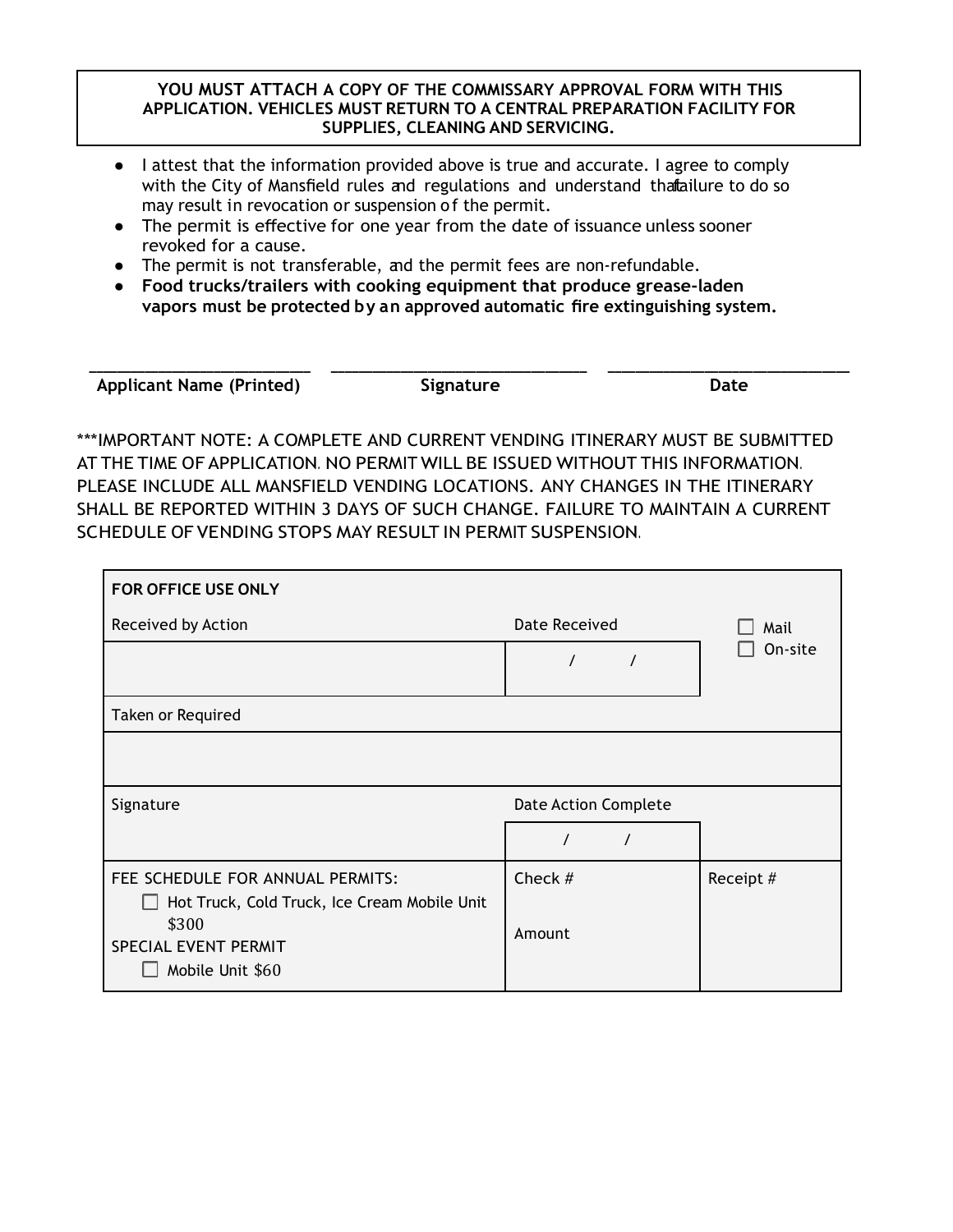

# **COMMISSARY AGREEMENT**

#### **(to be filled out by Commissary)**

This form is to be completed by the owner or manager of the approved commissary. This agreement expires (12) twelve months from the date of issuance unless sooner revoked for cause.

|                                      | Owner of Commissary Commissary, Commissary Name Commissary Name Street No                                                                                                                                                                                                                                                                                                                                                                                                                                                                                         |                    |  |                                                                                                                                                                                                                                                                                                                                                                      |
|--------------------------------------|-------------------------------------------------------------------------------------------------------------------------------------------------------------------------------------------------------------------------------------------------------------------------------------------------------------------------------------------------------------------------------------------------------------------------------------------------------------------------------------------------------------------------------------------------------------------|--------------------|--|----------------------------------------------------------------------------------------------------------------------------------------------------------------------------------------------------------------------------------------------------------------------------------------------------------------------------------------------------------------------|
|                                      |                                                                                                                                                                                                                                                                                                                                                                                                                                                                                                                                                                   |                    |  |                                                                                                                                                                                                                                                                                                                                                                      |
| Street Name                          | and State and State City and State                                                                                                                                                                                                                                                                                                                                                                                                                                                                                                                                |                    |  | $\frac{1}{\sqrt{2}}$ $\frac{1}{\sqrt{2}}$ $\frac{1}{\sqrt{2}}$ $\frac{1}{\sqrt{2}}$ $\frac{1}{\sqrt{2}}$ $\frac{1}{\sqrt{2}}$ $\frac{1}{\sqrt{2}}$ $\frac{1}{\sqrt{2}}$ $\frac{1}{\sqrt{2}}$ $\frac{1}{\sqrt{2}}$ $\frac{1}{\sqrt{2}}$ $\frac{1}{\sqrt{2}}$ $\frac{1}{\sqrt{2}}$ $\frac{1}{\sqrt{2}}$ $\frac{1}{\sqrt{2}}$ $\frac{1}{\sqrt{2}}$ $\frac{1}{\sqrt{2}}$ |
| and outside of the mobile food unit. | to use my establishment as a commissary for storing and replenishing food and operating supplies, for washing and cleaning the<br>mobile food unit, for disposing of all solid and liquid wastes accumulated in the operation of the mobile food unit for cleaning inside                                                                                                                                                                                                                                                                                         |                    |  |                                                                                                                                                                                                                                                                                                                                                                      |
| (Y/N) Yes or No                      | THE FOLLOWING SERVICES ARE PERFORMED AT THIS COMMISSARY BY THE ABOVE UNIT.                                                                                                                                                                                                                                                                                                                                                                                                                                                                                        |                    |  |                                                                                                                                                                                                                                                                                                                                                                      |
|                                      |                                                                                                                                                                                                                                                                                                                                                                                                                                                                                                                                                                   |                    |  |                                                                                                                                                                                                                                                                                                                                                                      |
| Fill with potable water.             |                                                                                                                                                                                                                                                                                                                                                                                                                                                                                                                                                                   |                    |  |                                                                                                                                                                                                                                                                                                                                                                      |
|                                      | Disposal of wastewater via the sanitary sewer                                                                                                                                                                                                                                                                                                                                                                                                                                                                                                                     |                    |  |                                                                                                                                                                                                                                                                                                                                                                      |
|                                      | Access to dishwashing facilities to clean and sanitize equipment and utensils.                                                                                                                                                                                                                                                                                                                                                                                                                                                                                    |                    |  |                                                                                                                                                                                                                                                                                                                                                                      |
|                                      |                                                                                                                                                                                                                                                                                                                                                                                                                                                                                                                                                                   |                    |  |                                                                                                                                                                                                                                                                                                                                                                      |
|                                      |                                                                                                                                                                                                                                                                                                                                                                                                                                                                                                                                                                   |                    |  |                                                                                                                                                                                                                                                                                                                                                                      |
|                                      | Food products provided exclusively by the commissary. If no, where is food purchased?                                                                                                                                                                                                                                                                                                                                                                                                                                                                             |                    |  |                                                                                                                                                                                                                                                                                                                                                                      |
|                                      | The commissary agreement between the above-mentioned mobile unit and the approved commissary is valid until<br>However, in the event that agreement usage is terminated, the mobile unit license issued by the City of Mansfield is immediately<br>suspended and all operations must immediately discontinue. This agreement also becomes invalid if the commissary does not<br>have a current license to operate. The owner of the mobile unit must provide a copy of the commissary health permit to the City of<br>Mansfield Regulatory Compliance Department. |                    |  | <b>NOTARY</b>                                                                                                                                                                                                                                                                                                                                                        |
| STATEMENT OF AFFIRMATION             |                                                                                                                                                                                                                                                                                                                                                                                                                                                                                                                                                                   |                    |  | <b>SEAL</b>                                                                                                                                                                                                                                                                                                                                                          |
|                                      | I, _________________________________, have read the notarized letter affixed with my signature and do solemnly swear that the forgoing statements are true in substance. I will provide servicing facilities for the mobile ve                                                                                                                                                                                                                                                                                                                                    |                    |  |                                                                                                                                                                                                                                                                                                                                                                      |
| SIGNATURE OF OWNER OF COMMISSARY     |                                                                                                                                                                                                                                                                                                                                                                                                                                                                                                                                                                   | NOTARY'S SIGNATURE |  |                                                                                                                                                                                                                                                                                                                                                                      |
| OWNER OF COMMISSARY - PRINT          |                                                                                                                                                                                                                                                                                                                                                                                                                                                                                                                                                                   | DATE               |  | _____/__________/____________STATE OF ___________ COUNTY OF _____________                                                                                                                                                                                                                                                                                            |

**\*\*\*\*PLEASE COMPLETE THIS FORM IN ITS ENTIRETY PRIOR TO SIGNING AND NOTARIZING OR THE DOCUMENTS WILL NOT BE ACCEPTED\*\*\*\*\*\***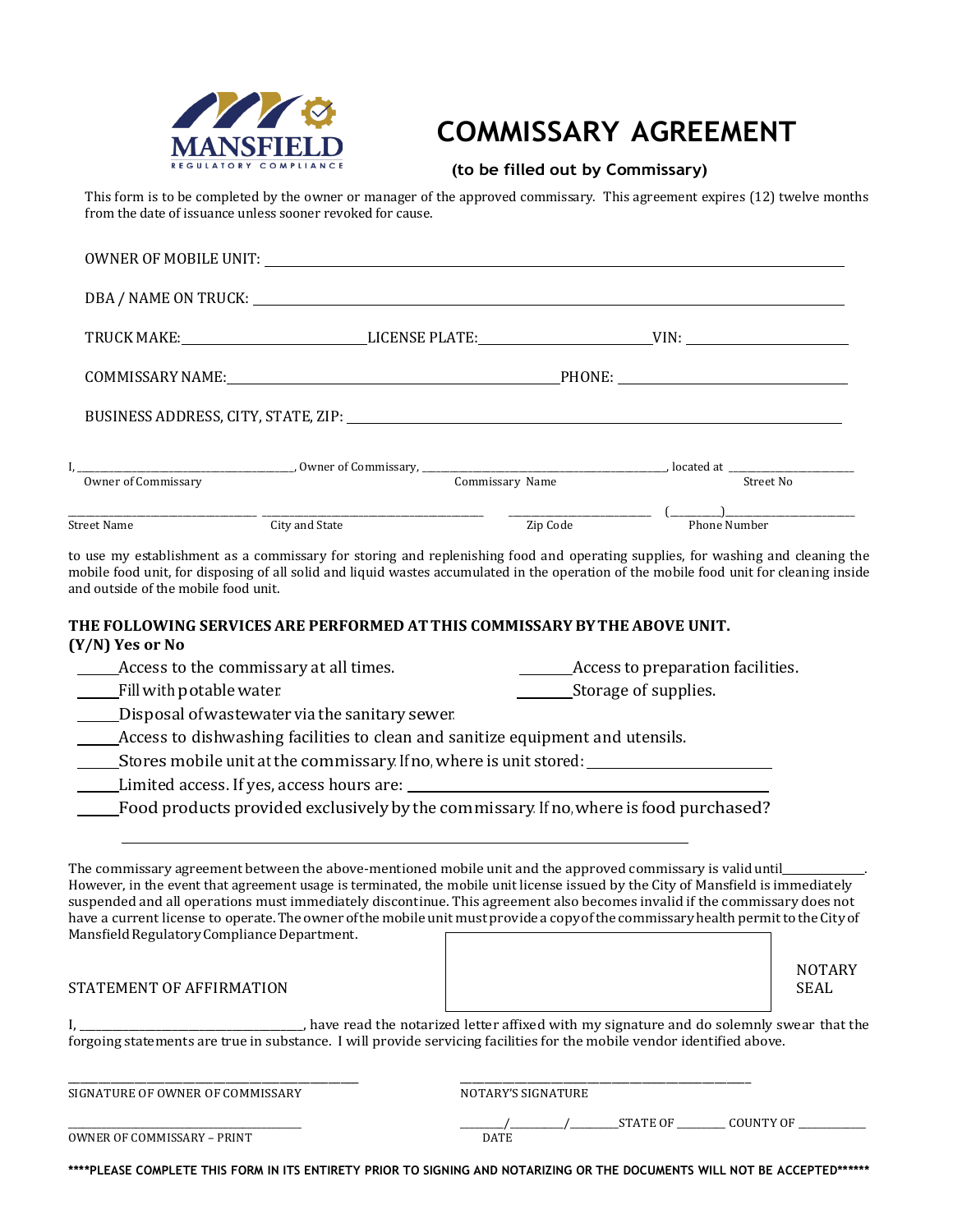

### **MOBILE ROUTE SHEET**

Department of Regulatory Compliance 620 S. Wisteria St. Mansfield, TX 76063 (817) 276 - 4221

TRUCK NAME: LICENSE #:

| STOP# | <b>DATE</b> | PROPOSED TIMES | ADDRESS AND LOCATION OF STOP |
|-------|-------------|----------------|------------------------------|
| 1.    |             |                |                              |
| 2.    |             |                |                              |
| 3.    |             |                |                              |
| 4.    |             |                |                              |
| 5.    |             |                |                              |
| 6.    |             |                |                              |
| 7.    |             |                |                              |
| 8.    |             |                |                              |
| 9.    |             |                |                              |
| 10.   |             |                |                              |

\*\*\*\*\*IMPORTANT NOTE: A COMPLETE AND CURRENT VENDING ITINERARY MUST BE SUBMITTED AT THE TIME OF APPLICATION. NO PERMIT WILL BE ISSUED WITHOUT THIS INFORMATION. PLEASE INCLUDE ALL MANSFIELD VENDING LOCATIONS. ANY CHANGES IN THE ITINERARY SHALL BE REPORTED WITHIN 3 DAYS OF SUCH CHANGE. FAILURE TO MAINTAIN A CURRENT SCHEDULE OF VENDING STOPS MAY RESULT IN PERMIT SUSPENSION.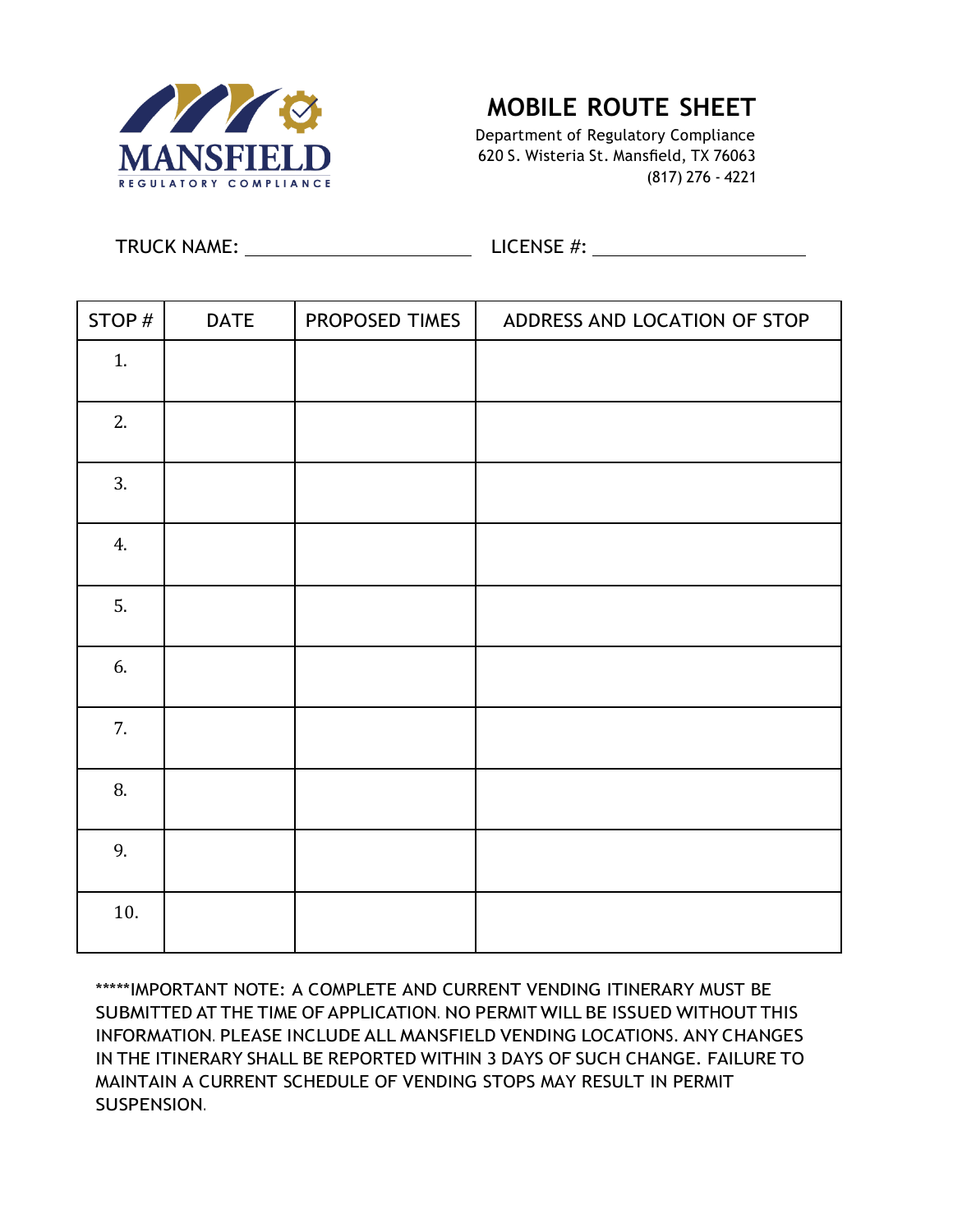

# **REQUIREMENTS FOR MOBILE FOOD VENDORS**

Department of Regulatory Compliance 620 S. Wisteria St. Mansfield, TX 76063 (817) 276 - 4221

- 1. Mobile food establishments shall provide only single-service articles for use by the consumer.
- 2. All foods must be commercially produced prepackaged items from a licensed facility or commissary or prepared on the truck for immediate sale.
- 3. All prepackaged foods must be properly labeled.
- 4. All cold foods must be maintained below 41 degrees; if ice is used, it must be drained.
- 5. All hot foods must be held at a temperature over 135 degrees F.
- 6. When applying for a new mobile food vending permit, or renewing an existing permit, the following must be provided to our office.
	- a. A signed letter from the commissary or supplier stating that:
		- i. they provide commercially prepackaged food items for the individual requesting a food permit, and/or
		- ii. they provide a central preparation facility for supplies and for cleaning and servicing operations for the individual requesting a food permit.
	- b. A photocopy of the commissary's current Health Permit.
	- c. A copy of the commissary's latest Health Department Inspection.
	- d. A completed application for a food service permit, along with the annual permit fee.
	- e. A copy of the proposed route plan for the mobile truck.
- 7. No open foods of any kind may be displayed or sold, with the exception of the sale of coffee, tea, or other non-potentially hazardous beverages dispensed through a self-closing spigot from an approved food-grade container or urn.

Absolutely no unlabeled foods, or foods from any source other than the documented commissary, may be sold to the public from a mobile food vendor. Any unlabeled foods, improperly labeled foods, or foods that are found being held at improper temperatures may be detained or immediately condemned by the inspecting officer. Repeat violations may result in citations being issued to the operator and/or owner of the mobile vending unit, or both.

The owner/operator should immediately notify this office if any vehicle is removed from service, or substituted for by another vehicle, for any length of time. Failure to do so could result in the issuance of citations for the vehicle being operated without a valid food vendor's permit.

**PERMITS ARE NOT TRANSFERABLE**. The permit issued is for the vehicle indicated on the permit only. Any time a vehicle is sold or transferred to another individual or entity, the existing permit becomes null and void.

**I acknowledge receipt of a copy of Requirements for Mobile Food Vendors and understand that failure to comply with the City of Mansfield Ordinance on Food Service Sanitation may result in citations and/or permit suspension or revocation.**

**\_\_\_\_\_\_\_\_\_\_\_\_\_\_\_\_\_\_\_\_\_\_\_\_\_\_\_\_\_\_\_\_\_\_\_\_\_\_\_\_\_\_\_\_\_\_\_\_\_\_\_ \_\_\_\_\_\_\_\_\_\_\_\_\_\_\_\_\_\_\_\_\_\_\_\_\_\_\_\_\_\_\_\_\_\_\_\_\_\_\_\_\_\_\_\_\_\_\_\_\_\_\_**

**MOBILE FOOD UNIT DRIVER DATE**